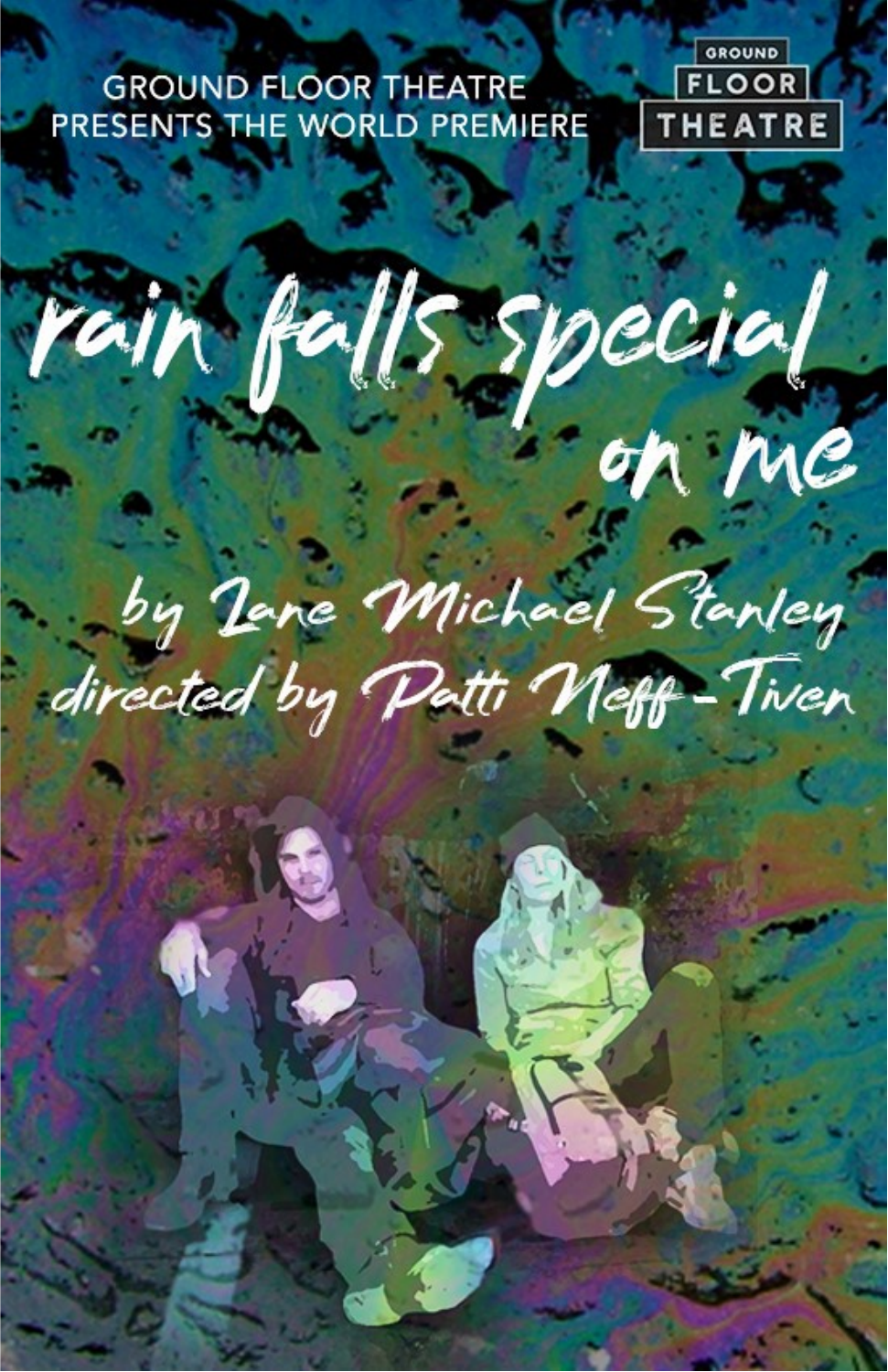# **Cast**

| Snake-------------------------- Steve Zapata          |  |
|-------------------------------------------------------|--|
| Miss Candace --------------- Meredith O'Brien         |  |
| ROSCOE------------------------- Bruiser               |  |
| Motor ------------------------- Jack Darling          |  |
| Mac ---------------------------- Devin Finn           |  |
| Julie ---------------------------- Juleeane Villareal |  |

# **Creative**

| Playwright-------------------- Lane Michael Stanley |  |
|-----------------------------------------------------|--|
| Set Design -------------------Gary Thornsberry      |  |
| Lighting Design --------------- Jacqueline Sindelar |  |
| Costume Design ------------- Laura Gonzalez         |  |
| Sound Design---------------- Anthony Williams       |  |
| Prop Design ----------------- Patti Neff-Tiven      |  |
| Fight Choreographer-------- Riley Wesson            |  |
| Intimacy Director ------------ Andy Grapko          |  |
| EDI Consultant --------------- Pamela Owens         |  |
| Technical Director----------- Zac Crofford          |  |
| Production Stage Manager Kelsey Moringy             |  |
| Stage Manager-------------- Astrid Rangel           |  |

# Crew

| Scenic Painter---------------- Sydney Hutchison |  |
|-------------------------------------------------|--|
| Carpenter/Painter------------Chaz Sanders       |  |
| Carpenter--------------------- Kellan di'Donato |  |
| Master Electrician------------ Chaz Sanders     |  |

# Ground Floor Theatre Staff

Development Director ----- Simone Alexander Co-Artistic Director --------- Patti Neff-Tiven Co-Artistic Director ---------Lisa Scheps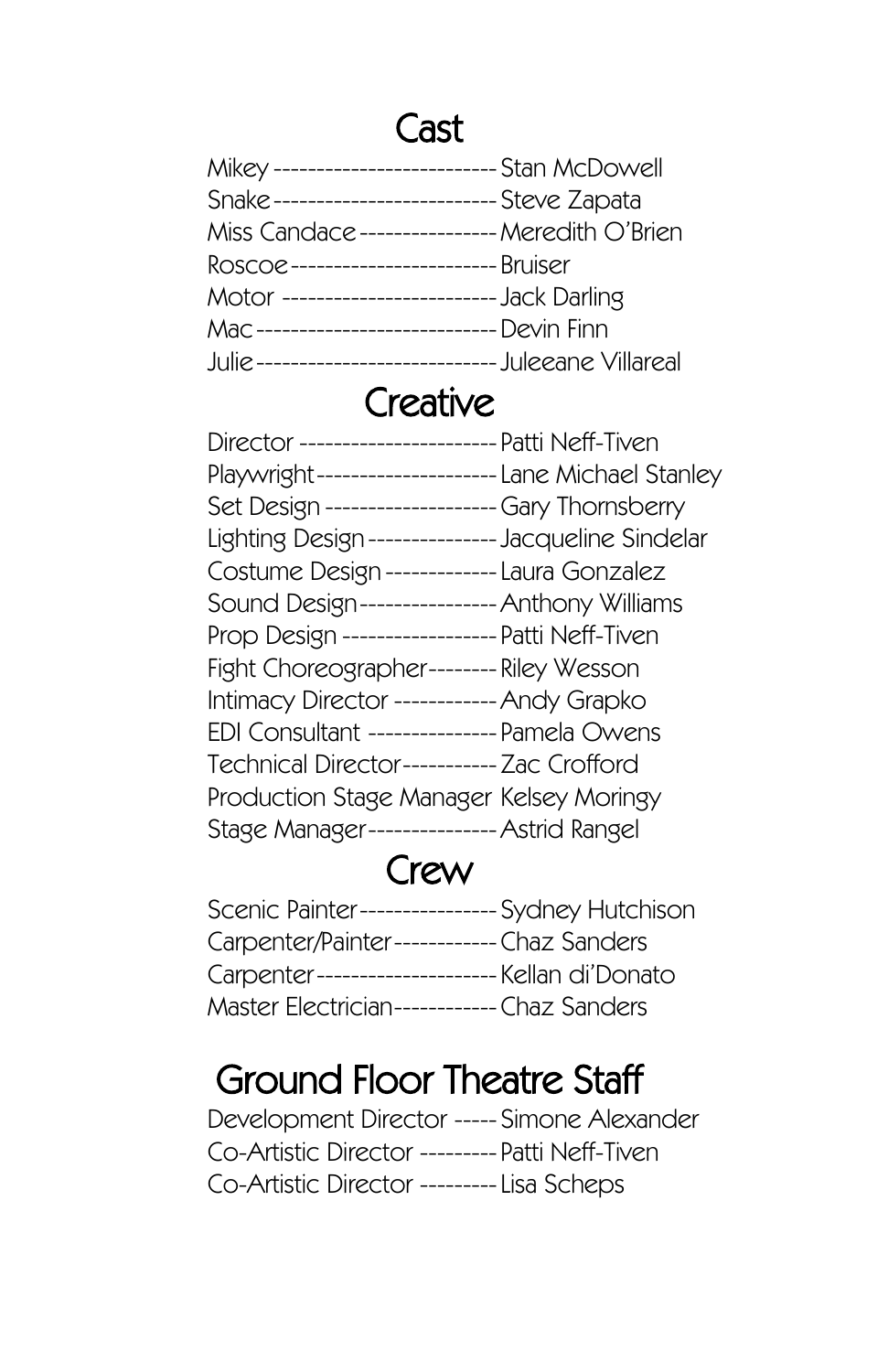#### Playwright Statement

rain falls special on me exists thanks to years of stories, workshops, creative writing classes, folding sessions at the street newspaper, and daily chats with people experiencing homelessness and in addiction recovery in Austin, Texas and Baltimore, Maryland.

I first started creating work with homeless folks in Austin around my play The Tiny Banger, about a family trying to get housed through cycles of addiction and incarceration. As we toured The Tiny Banger to homeless resource centers through Trinity Street Players and focused on barriers to housing, I heard one response over and over: "That's why I'm not trying to get housed."

Out of these conversations, rain falls special on me was born. This play seeks to offer a glimpse of why people stop trying to get housed: whether that's due to a lack of good options, lack of access to care, a rejection of a society that requires full participation in white supremacist capitalist heteropatriarchy, or the belief that man is an animal meant to live free outdoors. I hope that you meet these characters in their complex, messy, beautiful realities.

I want to thank the hundreds of individuals who have contributed meaningfully to this play, through conversations or formal readings and workshops. Many stories were shared through Port Recovery, Helping Up Mission, Challenger Street Newspaper, Street Lit at the Austin Resource Center for the Homeless, Angel House, Terrazas Branch Library, Trinity Center, First Austin Baptist Church, Mobile Loaves and Fishes, and under the 6th Street bridge. In particular, this play would not exist without the contributions of Marcilas Jackson, Linda Jackson, Billy Shaw, and others who know who they are but don't like to see their names in print.

Throughout the community workshops for this play, we have discussed audience. This is a slice-of-life play giving you a window into six very different lives forced together by circumstance. Some folks on the street have shared that they don't need to see this play - it's full of the boring, chaotic daily life they know too well. But for anyone in the audience who has found their housing more stable than not, and would like to reflect on their internalized bias and assumptions, we hope to offer a place to start conversations, questions, and internal, individualized work.

This play is set behind the theater - because while homeless and housed populations have very little social overlap, they are occupying the same exact geographical space. People experiencing homelessness are already part of the theater-going experience for audiences of many theaters, especially those in downtowns. May this play be an opportunity for any theater and its audiences to start conversations with their city's homeless communities, to invite them in, to share space and stories, to create together.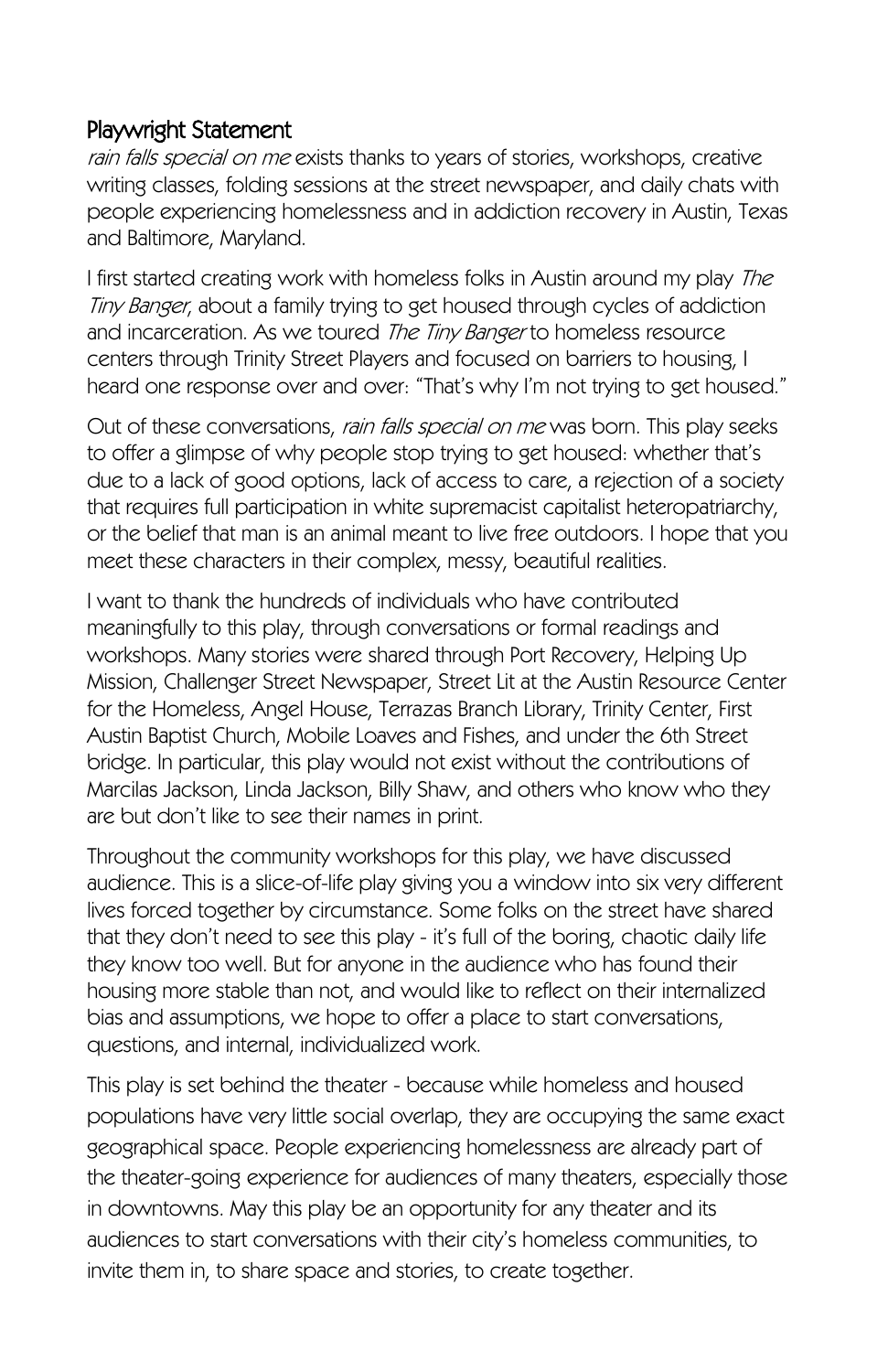# Who's Who

#### Stan McDowell - Mikey (He/They)

Stan has been performing for more than 25 years in the theater, television, and film. Stan currently calls Austin home after relocating here after performing in Sweat produced by the Southwest theater company. Stan recently appeared in Clyborne Park and played the role of Bono in August Wilson's Fences. Stan has a double major in Theater and Radio/TV/Film in Wisconsin and he attended his professional internship at the Milwaukee Repertory Theater, where he appeared in Joe Turner's Come and Gone. Some of Stan's previous roles includes Lee in True West, Jim in Big River, Tom in Glass Menagerie and Tartuffe in Tartuffe. When Stan is not performing he enjoys playing golf and working on his own screenplays and plays.

#### Steve Zapata - Snake (He/Him)

Steve started acting in 2015. He studies at the Carol Hickey Acting Studio and did improv at Coldtowne Theater. Previous work include the films Support the Girls, Headphones and TV shows such as AMCs The Son. In his free time Steve enjoys traveling and spending time with his family. Steve would like to thank Patti, Lisa, and our resilient rain cast & design team

#### Meredith O'Brien - Miss Candace (She/Her)

Meredith is thrilled and feels extremely grateful to work at Ground Floor and on Lane's beautiful play. Meredith O'Brien appeared most recently as Oscar Wilde in City Theatre's Gross Indecency: The Three Trials of Oscar Wilde.. A New England native, Meredith holds theatre degrees from Circle in the Square Professional Workshop, Emerson College, and Middlebury College. She has taught acting/drama at Texas State University and St. Andrew's Episcopal School. She is a playwright, director, actor, and founder of the Wonder and Rye Theatre Company and the Onion Creek Children's Theatre. Meredith's life is made infinitely richer through the respect and affection she holds for her friends, and the unbounded love and support of her husband, Tim, and their boys, Timmy and Tad.

#### Bruiser - Roscoe

Bruiser is an 8 year old chihuahua mix. She is delighted to be performing in this show as Roscoe. A few years ago, she was rescued from a shelter just six weeks before the opening of the Georgetown Palace Theatre's production of Legally Blonde, in which she played Bruiser. Her favorite activities include performing on stage and visiting nursing homes as a therapy dog. She is trained and loved by Shari Heino.

#### Jack Darling - Motor (He/Him)

Jack Darling is an award-winning writer and magician. Won magician of the year in 2017. A 5 time winner of Best of Fest for FronteraFest. Has performed on stages all over the US and perhaps even in your living room. Jack is currently attempting to finish his first novel.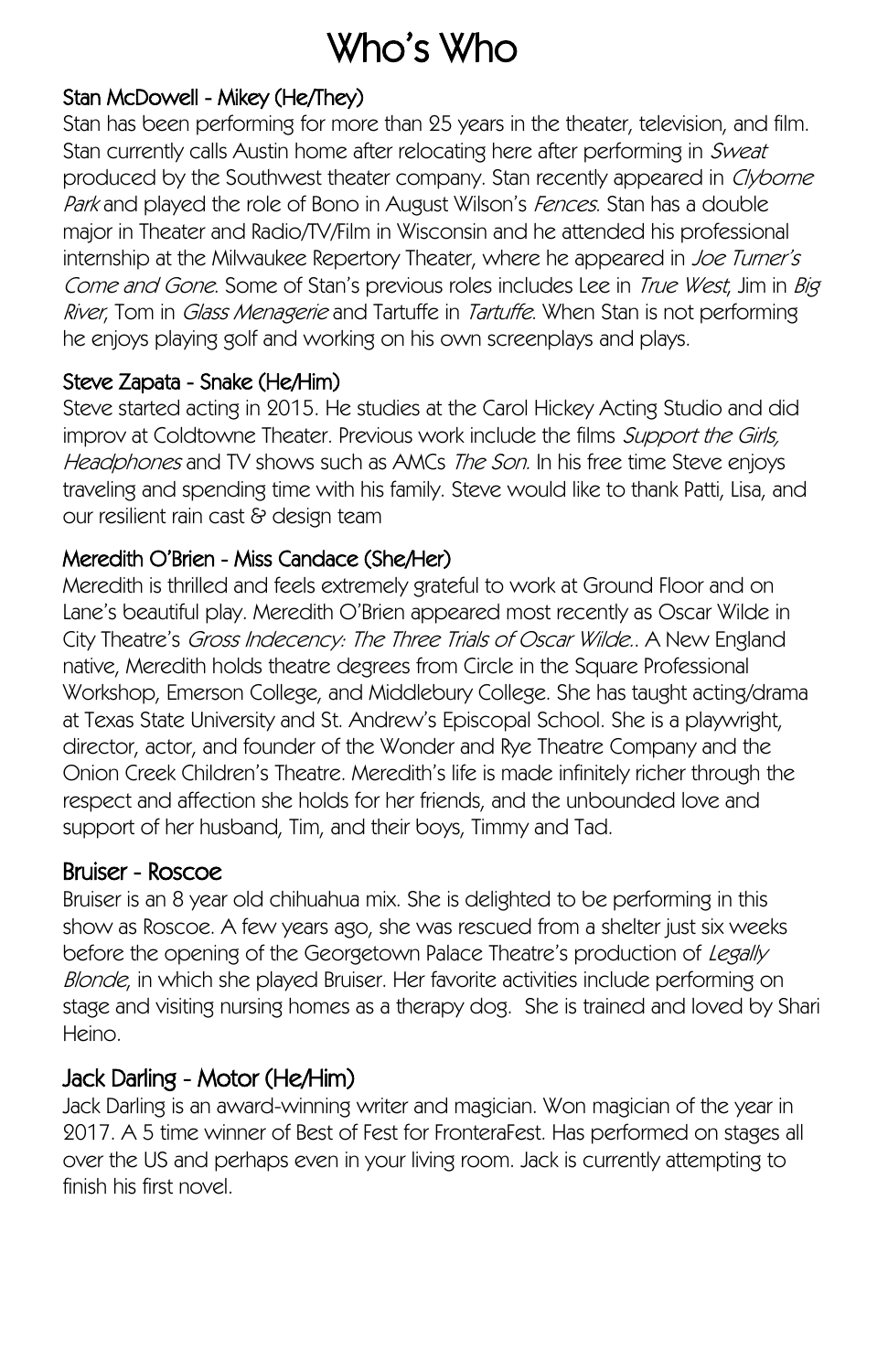## Devin Finn - Mac (He/Him)

Austin Shakes: (Merchant of Venice, Indian Ink, Hamlet, Pride and Prejudice, Winter's Tale, As you Like It) Theatre Synesthesia (Marfa Lights, Kill Devil Hills, Pontiac Firebird Variations, Butcher Holler Here We Come, Static) Street Corner Arts (Great God Pan, Bull) Jarrott Productions (Seminar). Cofounder and Artistic Director of Theatre. Synesthesia. BFA in Acting from Texas State University.

### Juleeane Villareal– Julie (She/Her)

Juleeane Villarreal is a recent graduate of The University of Texas at Austin with a degree in Theatre and Acting. She has previously been seen in Spring Awakening, and Enron at The University of Texas. This is Villarreal's first show at Ground Floor **Theatre** 

### Patti Neff-Tiven -Director (She/Her)

Patti grew up in San Antonio, TX and graduated with a degree in theatre from St. Edward's University in Austin. She interned at Plano Repertory Theatre, learning all aspects of theatre production and later becoming their full-time Production Manager. Returning to Austin in 2001, Patti began her freelance career as a director, production manager, actor, and designer for numerous companies including Rude Mechs, ScriptWorks, Fusebox Festival, FronteraFest, Salvage Vanguard and Zilker Summer Musicals. Previous directing credits include: Senora Tortuga, Charlotte's Web & The Legend of the Poinsettia for Plano Repertory Theatre; Night of the Living Dead, The Servant Girl Annihilator, Grotesque & Arabesque and A Teenager's Guide to Love for Weird City Theatre and 2018's There and Back for Ground Floor Theatre. She shares a house in South Austin with her hubby Seth Tiven and a minimum of five cats. Patti would like to thank the entire cast and creative team for always being ready and willing and the best damn humans around. It has truly been a life affirming honor to do this work with them.

## Lane Michael Stanley - Playwright (He/They)

Lane Michael Stanley is a transgender filmmaker and playwright, and the co-founder of Secretly Famous Productions. Lane has won Best Director from Baltimore City Paper, The Bad Oracle, and DC Metro Theatre Arts, and received the Mayor's Individual Artist Award. Their films include their feature ADDICT NAMED HAL (Santa Barbara International Film Festival, Dances with Films) and their short UNTIE (Outfest, Toronto Short Film Festival). Their plays have been produced by 19 theaters in 8 states and Australia, including Barter Theater, Kitchen Dog Theater, and Island City Stage. For more information, visit [www.lanemichaelstanley.com](http://www.lanemichaelstanley.com/) and [www.secretlyfamousprod.com](http://www.secretlyfamousprod.com/).

#### Gary Thornsberry - Scenic Designer (All pronouns)

Gary has an MFA in scenic design from Texas State University and is currently working on an MA in Disability Studies from City University of New York (CUNY). Gary has worked on several projects here at Ground Floor including single black female and *Trans Lives/Trans Voices*. They work as a freelance scenic and production designer based in Austin and NYC. They hope you are going to enjoy this production and hope that you invest in the community's most affected by this pandemic. Please put your energy and love into helping those in need. If nothing else put on your mask, go get your shot, and do what is within your means to help others.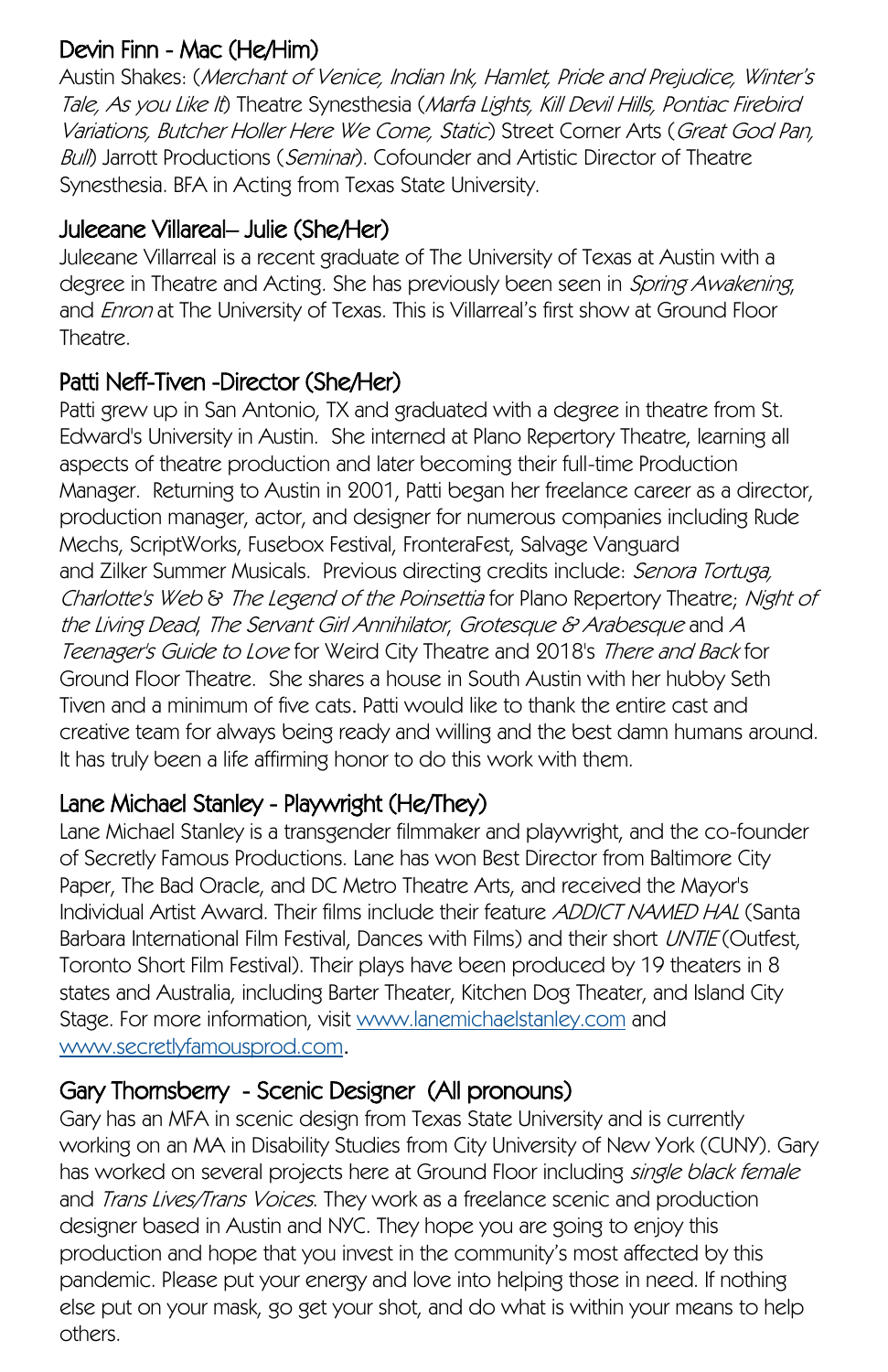#### Jacqueline Sindelar - Lighting Designer (She/Her)

Jacqueline graduated from Loyola University New Orleans with a BFA in Film and Visual Arts. Since then, she has been working in film, professional theater and live event production for over a decade. Jacqueline has most recently been the Lead Theatrical Electrician for Color Factory Houston; Lighting Designer for New Manifest Theatre Company and The Back Pack; Lighting Supervisor for Fusebox Festival; and Master Electrician for kidsActing Studio and Zilker Theater Productions. This will be Jacqueline's first production at Ground Floor Theatre, and it has been an absolute pleasure to work with such a talented and considerate production team

### Laura M. Gonzalez - Costume Designer (She/Her)

Laura M. Gonzalez is an Austin born Costume Designer. She graduated from UT, earning her degree in Costume Design, Laura continues to design for dance, theatre, and film. Recent theatre credits include Yana Wana and the Legend of the Bluebonnet (Teatro Vivo), Click (Vortex) and This Girl Laughs, This Girl Cries, This Girl Does Nothing (Zach Theatre). Recent film credits include I Am Mackenzie (SXSW, Texas Shorts Jury Award), and Addict Named Hal. Laura is honored to be a part of this production working with such wonderful artistic collaborators!

#### Anthony Williams - Sound Designer

Anthony Williams was born and raised in NYC where he received his BA in Music at Brooklyn College and received his graduate education at NYU in Music Technology. Anthony is a self-taught music producer/sound designer/DJ. He taught sound design at the SAE Institute and has provided sound design for off -Broadway theater and large art installations at Burning Man. His most recent project was providing Sound Design for a recreation of the classic Twilight Zone episode Time Enough at Last on Clubhouse that featured Tiffany Haddish. He is thrilled to be working with the Ground Floor Theatre

#### Riley Wesson - Fight Choreographer (He/Him)

Riley graduated from Texas State University with a degree in performance and production where he trained with Toby Minor. He's also trained with fight choreographers around the country at various workshops and conventions. Select fight choreography credits include Macbeth, Romeo and Juliet, She Kills Monsters, and Tail End Charlie. Rileywesson.com

#### Andy Grapko– Intimacy Director (She/Her)

Andy is a Lecturer and intimacy specialist for the Department of Theatre and Dance at the University of Texas, Austin. With a Ph.D. from the University of Colorado, she's done intimacy training through Intimacy Director's International, Intimacy Directors and Coordinators, and Theatrical Intimacy Education. A director for over 20 years, she is a Stage Directors and Choreographers Society Associate and a member of the Association of Theatre Movement Educators. Her intimacy credits include: A Fistful of Trespassing, Romeo and Juliet, How I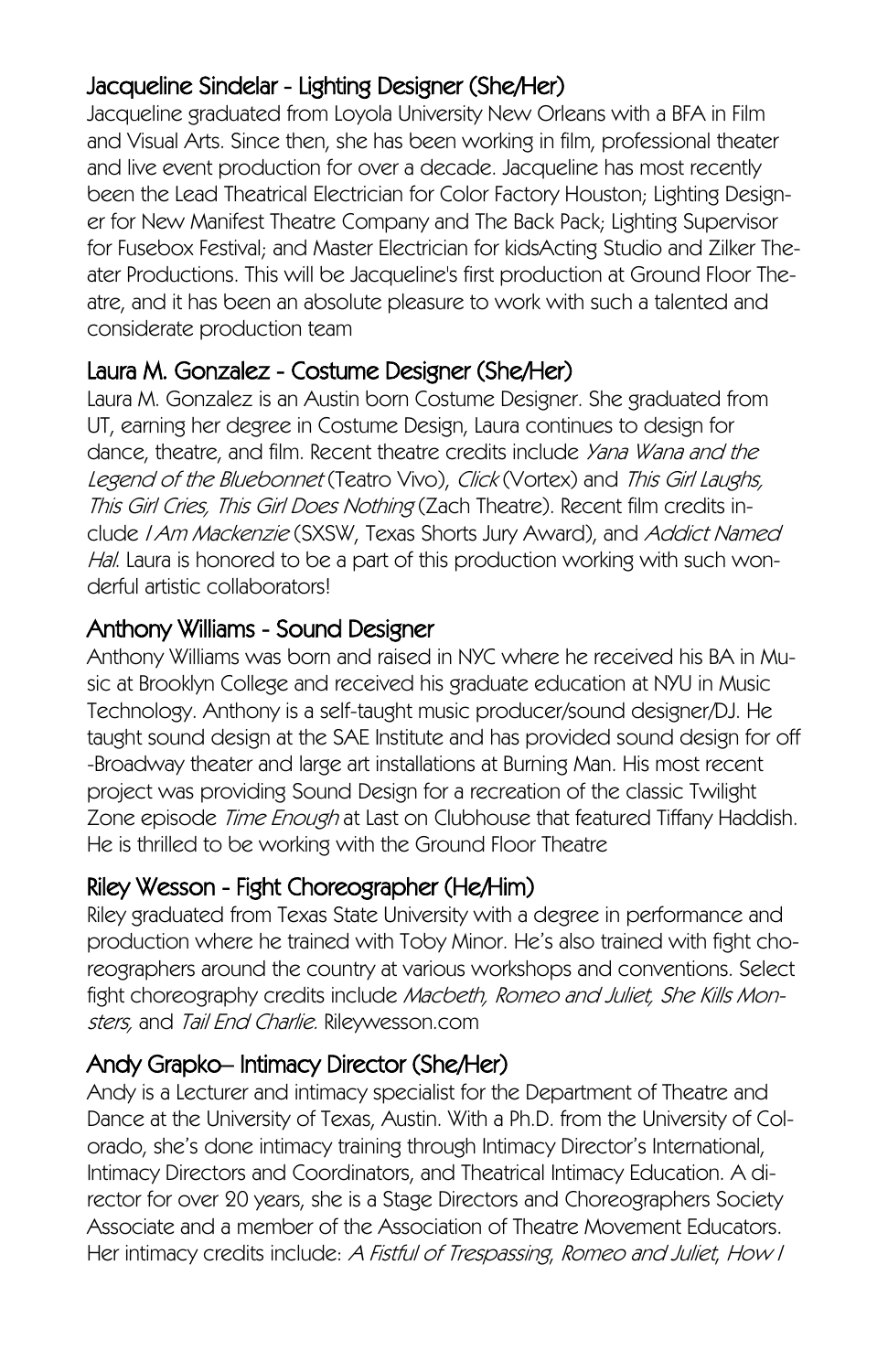#### Kelsey Moringy - Production Stage Manager (She/Her)

Kelsey is a born & raised unicorn of Austin, TX. She studied Performance & Production at Texas State University with an emphasis in stage management & directing. Previous Ground Floor Theatre shows Kelsey has worked on include Next To Normal, Fun Home, Single Black Female, White Rabbit Red Rabbit, Dex  $\&$  Abby, TRANSom, and There  $\&$  Back. Kelsey would like to thank Patti, Lisa, our amazing & resilient rain cast & design team. Special shout out to Astrid for being a literal stage management goddess and always joining Kelsey for a night cap. Cheers!

#### Astrid Rangel - Stage Manager (She/Her)

Astrid is a Texas State University graduate where she studied Performance & Production with an emphasis in stage management and directing. Her previous shows include The Rivals, How I Learned to Drive, Girl of Glass and Lighting Girl. Astrid would like to thank Ground Floor Theatre for the amazing opportunity to get back to what she loves to do. She would also like to thank Kelsey for being such an amazing person and inviting her on this life changing journey!

## Note from GFT on Covid19, EDI and Survival

This crisis has certainly been a struggle for Ground Floor Theatre. We are committed to the survival of our theatre while being safe and thoughtful as we navigate the global pandemic. We have put systems in place to make sure our audience, cast, crew, designers, and staff are all operating safely. Our philosophy is 'people first' — making sure we have an environment that fosters creativity without putting our people in peril. Ground Floor Theatre does not subscribe to the belief that 'the show must go on.' Sometimes, it shouldn't...

We learned a great deal from our BIPOC theatremakers who, in the aftermath of the murder of George Floyd, published a list of demands called "We See You White Theatre" Our staff read each demand and discussed how we could be a more equitable company and are taking steps to make that a reality.

We would also like to acknowledge the incredible Austin Theatre Community. We have come together at this time to support and learn from each other from dealing with not being able to practice our craft, loss of ticket sales, loss of City funding, and coming to terms with the inequities in our community. We have had open, honest, and candid conversations… we hope this continues postpandemic.

Finally, we'd like to thank our loyal patrons, creatives, and funders that have helped us keep the lights on for the past 17 months. As we spiked back in to Stage 5 thanks to the Delta Variant and the hesitancy for some to not get vaccinated, we continue to react as best we can. We will continue to communicate with you as we move forward.

Know this: WE LOVE YOU!